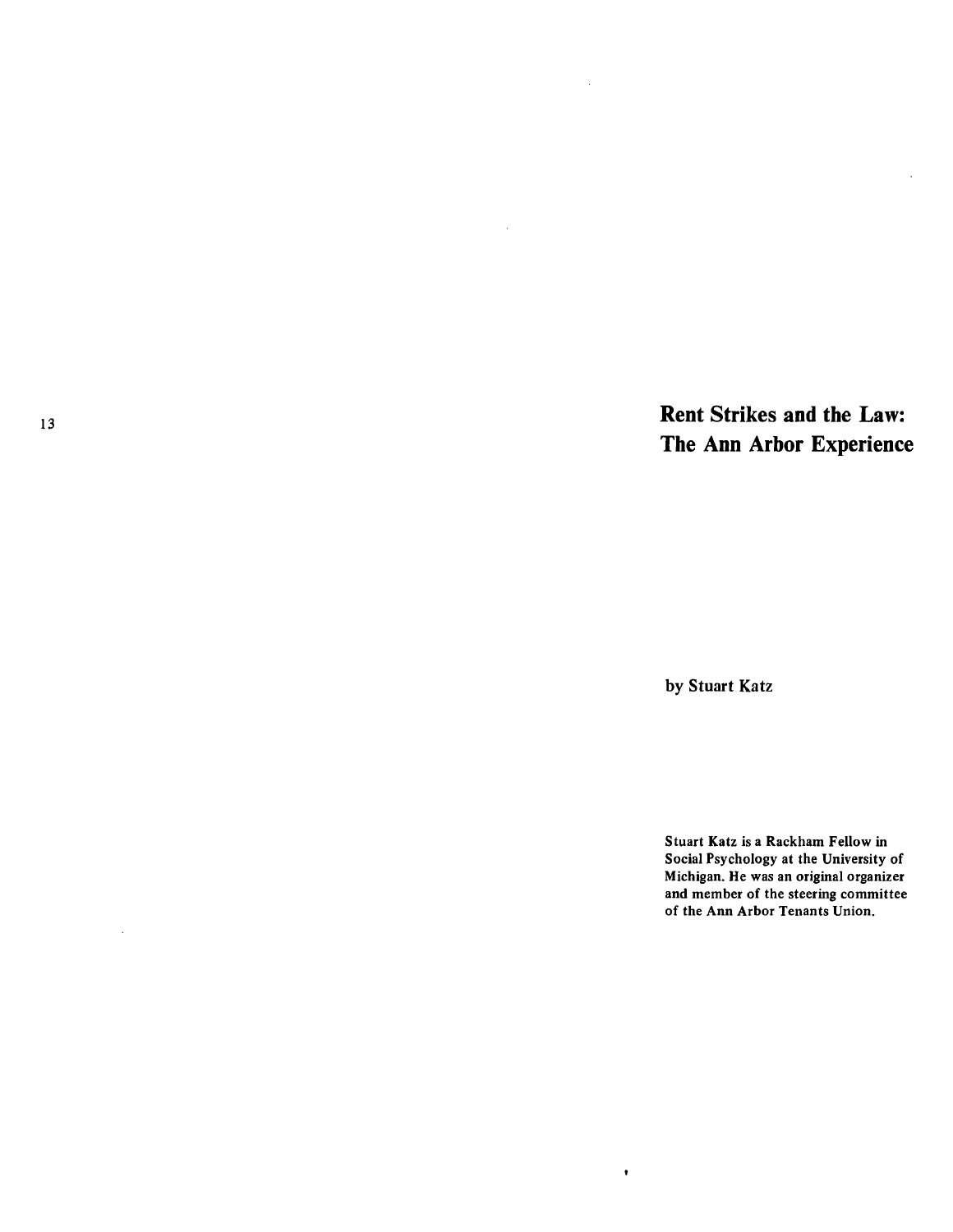A rent strike, if taken seriously by its proponents and not used solely to attract the attention of sympathetic politicos, can be an extremely powerful weapon. It is a strategy of economic pressure, forcing landlords to accede to specific demands through the only language they understand: the loss of profits and the inability to meet financial commitments. Since January, 1969, tenants in Ann Arbor, Michigan, have, through the Ann Arbor Tenants Union, been conducting a rent strike against several major private property owners and managers. The strike is one of the largest ever organized in the United States-at one point last spring, 1200 strikers had paid more than \$140,000 into an escrow fund. The role that law played in the strike is one of the important, and perhaps unique, contributions that the Ann Arbor experience has made *io*  the fast-growing tenants' rights movement and to other major social reform movements as well. My purpose here is to explore that role.

In the last ten years, there have been successful strikes both in public and private housing. The most

spectacular of these was the 1969 St. Louis public housing rent strike, which lasted ten months and led to major advances in public housing. Innovative policies that grew out of the St. Louis strike include an upper limit of 25 percent of a tenant's income for rent, creation of a Tenant Affairs Board, membership of two tenants on the city housing authority, and, most important, eventual administration of housing projects by tenant-controlled management corporations.

In Detroit, a rent strike against private slumlords led to the formation of the United Tenants for Collective Action. In Washington, D. C., more than \$40,000 has been withheld in a rent strike at the Trenton Terrace Apartments. The U.S. Court of Appeals for the District of Columbia has ruled that the fund is legally invulnerable until the landlord successfully sues the individual tenants. Other important examples of use of the rent strike strategy include the 1968 Detroit public housing strike and the Harlem strikes of 1963 and 1964.

The impetus for the Ann Arbor strike grew out of the nature of the housing market in Ann Arbor, which is an exaggerated, but not qualitatively different, form of the housing situation in other parts of the country. The combination of rapidly rising university enrollment, the high cost of financing construction, tight money, and collusion among landlords has created a landlord's market to such a degree that, according to the current director of the Office of Student Housing at the University of Michigan, Ann Arbor may face an absolute housing shortage by September, 1970. These conditions have led to spectacularly high rents (four-man apartments average over \$310.00 per month; average rent for all apartments is \$87 .SO per person per month for an eight-month lease), poor maintenance, required payment of three or four months' rent in advance, failure by landlords to return damage deposits and commuting by both university and non-university employees who cannot afford to rent in Ann Arbor. The demands of the strike, therefore, have fallen into two categories: (1) landlord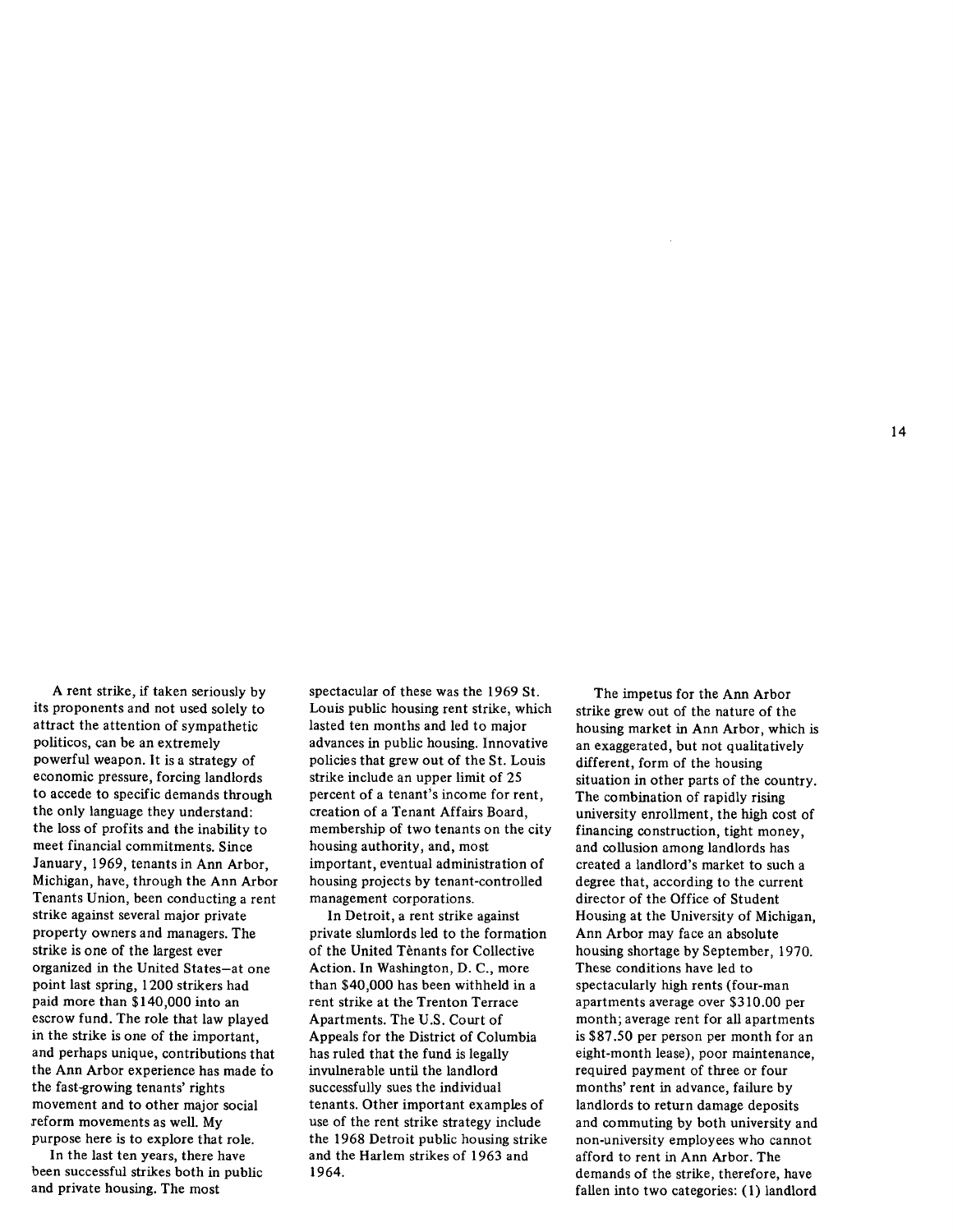recognition of the Ann Arbor Tenants Union (AATU), and (2) massive housing construction by the University of Michigan. Recognition of the AATU would give the organization greater legitimacy, making it a more effective agent in dealing with landlords, especially on short-term problems like lease conditions, maintenance, etc. University commitment to a large-scale housing program is essential because without such direct intervention in the housing supply, existing capitalist mechanisms will continue to keep the market tight and maintain present conditions. In addition to demanding that the University fund such housing, the AATU has demanded that all aspects of the housing program be controlled by tenants and that the housing be open to persons who are not students.

### I. The Law as a Tactic

Until the major demands of a rent strike are met, or until the evolution of the movement and the response of its opponents necessitate a new strategy, the law can be used both to protect the strikers and to educate them.

#### A. Defensive Action

Collective action by tenants should employ tactics that help keep strikers from being thrown out of their apartments while also serving the strategic goal of putting economic pressure on landlords. Where, as in Ann Arbor, there is a suitable statutory framework, the law can provide substantial support for these tactics.

In 1968, the Michigan state legislature passed five statutes dealing with tenants' rights and housing code enforcement. Two of these concern public housing and are not directly relevant to the Ann Arbor experience, where all struck housing is privately owned. The three other laws (Michigan Public Acts 295, 286 and 297, respectively) are directly concerned with private housing. M.P.A. 295 provides that in any rental of residential premises a landlord implicitly covenants that the rental property is in fit repair when the

tenant moves in and that the landlord will maintain it in reasonable repair. M.P.A. 286 establishes a new and stricter housing code enforcement procedure. M.P.A. 297, which has proved to be the crucial statute for the rent strike, gives tenants greater protection from eviction. It provides, first, that a tenant may raise code violations or breaches of the lease as a legitimate defense for not paying rent. Second, it provides protection against retaliatory eviction when a tenant attempts to exercise his legal rights against the landlord. Finally, it provides that the bond required to be posted for an appeal of an eviction must be "reasonable." (A bond equal to nine months' rent was formerly required.) At the time of their passage, these laws appeared to be a major step forward for tenants because they dealt with several of the most obnoxious of the relevant common law doctrines (e.g., the rule that the obligation to pay rent is independent of any obligation the landlord might have to maintain the premises). In reality, however, they have not significantly changed things. When legal action is initiated by the landlord, it is rarely carried beyond the initial stages of the legal process. In most cases the landlord is granted a summary judgment against the tenant because the tenant fails to appear in court. This happens because, as is so often the case, the tenant cannot afford a lawyer or does not understand his rights. When the tenant initiates legal action, by suing the landlord, as frequently happens, the landlord has the distinct advantage of being the defendant. He can use legal technicalities to delay judgment so that the tenant, because of rapidly accumulating legal costs, has to drop the suit.

For these reasons, the basic legal strategy chosen in Ann Arbor was a defensive one. Once tenants were educated as to their rights and could be provided with adequate legal representation through funds collected by the AATU, the strike could begin. Tenants began withholding their rent to exert economic pressure on the landlord. In retaliation, the landlord was forced to sue the tenant. Armed

with knowledge of his rights and with legal representation, the tenant then replaced the landlord as defendant and was able to use all the dilatory tactics once considered the landlord's sole prerogative.

In a massive rent strike, of course, the effect of a single eviction case is multiplied many times. The court dockets become so jammed that the number of judgments reached over any reasonable period of time (whether in the landlord's or the tenant's favor) affects only a tiny fraction of the total number of strikers. Maximum economic pressure is exerted against the property owners, while the strikers remain in occupation of their apartments. The following facts provide evidence that this simple strategy has worked well in Ann Arbor: (1) during the first four months of the strike, fewer than five per cent of the strikers had been through the courts; (2) during the fall of 1969, when the strike was renewed after a summer lull, the same pattern developed, again creating a huge backlog of cases, and (3) municipal court dockets are still filled and will probably remain so for several months, even though recent court decisions have taken much of the sting out of the strike strategy. In cases already litigated (nearly all of which were before juries) tenants have received rent reductions of up to 70 per cent of the back rent. Furthermore, if a tenant pays what the court has decided he owes within ten days after a judgment is reached, he cannot be evicted. The tenants, in short, have been able to strike with virtual impunity.

Members of the AATU expected from the outset, of course, that neither the landlords nor the courts would maintain their initial approach to dealing with tenants, particularly as the effects of the strike became more telling. These expectations began to be confirmed as early as two months after the strike began. The most recent action of landlords and courts have forced the AATU to consider the rent strike as only a secondary strategy in building the tenants' movement. Discussion of the situation will be deferred until the final remarks of the paper.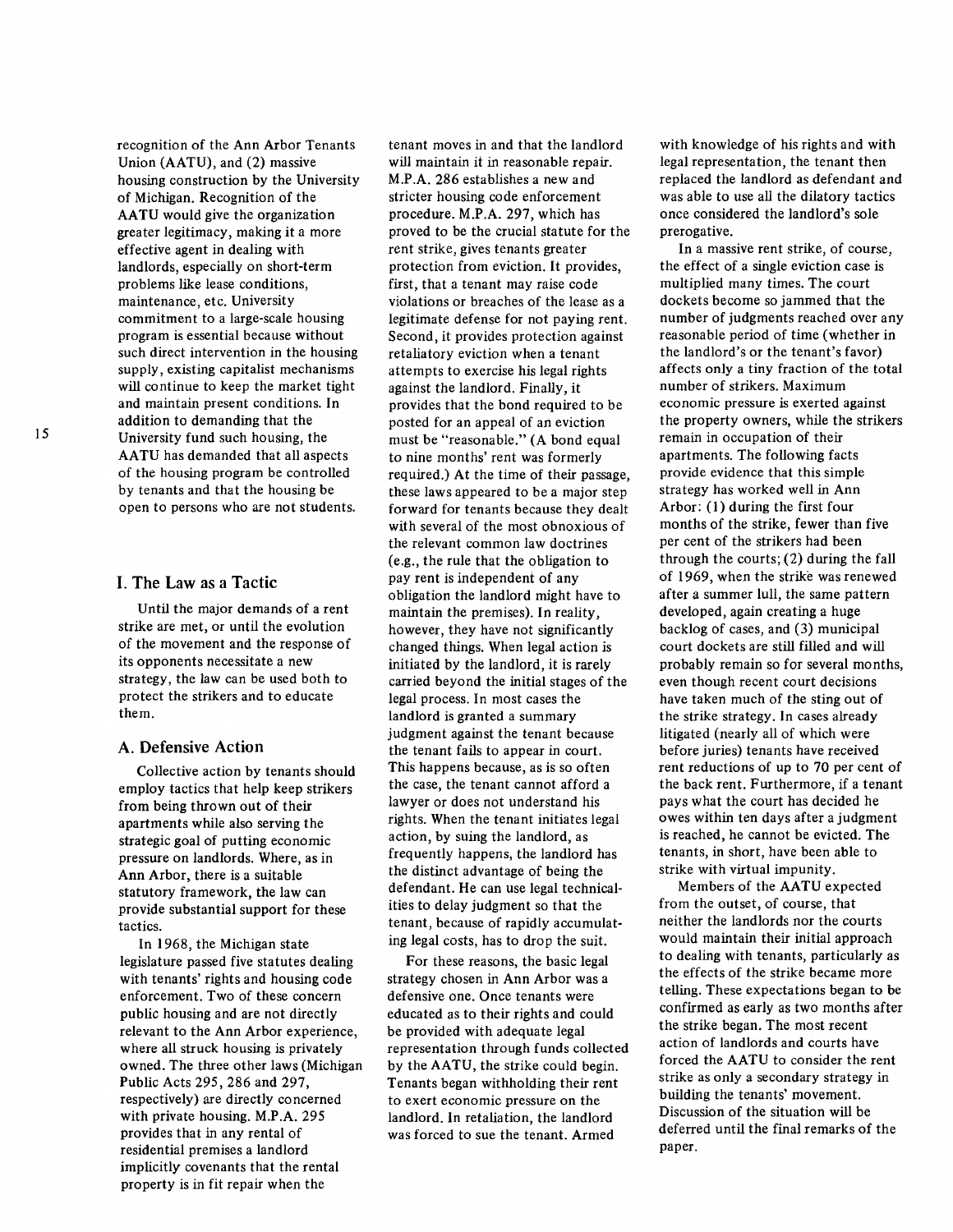# B. Affirmative Action

The tactic outlined above is designed to force landlords to take the initiative. In addition, the AATU will take affirmative action if the resources are available and circumstances merit. In Ann Arbor, there have been three such situations.

The first was obtaining the disqualification of two judges who had clear conflicts of interest in landlordtenant cases. The most immediate effect of these disqualifications was to channel all eviction cases to the single remaining judge in Ann Arbor. This further slowed the litigation process.

The second situation was an anti-trust suit initiated by the AATU in the form of a class action. Tenants representing this class have charged that certain landlords in Ann Arbor are in violation of the Sherman and Clayton Acts. If successfully prosecuted, the suit will cost the landlords a substantial amount of money in damages.

The third was the initiation of criminal charges against certain landlords who had been harrassing tenants in ways ranging from mild verbal threats to physical assault. The most immediate effect of the charges was to deter the extra-legal tactics of the landlords and to increase the confidence and security of the tenants.

The major problem with affirmative action is that it is often expensive, time-consuming and unlikely to have immediate legal implications. These actions, however, produced major side benefits of an essentially non-legal character. Their most important long-term benefit was to educate tenants about the housing market and the law. The anti-trust suit, which charged collusion among landlords to fix prices, supplemented and highlighted the AATU campaign against outrageously high rents and helped to confirm in the tenant's own mind his feeling of victimization at the hands of the landlords. The disqualification of the judges for conflicts of interest showed tenants that decisions on landlord-tenant cases were not made in an impartial vacuum but rather in the context of a bias in favor of property owners. This gave further support to AATU claims that the

housing market problem in Ann Arbor is exacerbated by myriad interwoven interests among landlords, bankers, judges and local politicians.

In general, the whole range of legal activities related to the strike, including the eviction cases themselves, has played an important role in removing a cloak of myth from the law. These activities have reduced the tenant's feeling of helplessness when he is confronted by strange-looking documents, such as notices-to-quit and summonses, and have reassured him when the landlord threatens to ruin his credit rating or prevent him from renting anywhere in the city. Legal activities have increased the tenant's confidence in asserting his right to decent housing conditions and have helped to make him more militant in the face of a legal system that has represented the interests of property rather than people.

## II. The Operation of the Legal Defense Group

A rent strike legal defense team is responsible for all legal research, legal defense in eviction cases, the taking of affirmative action, and other legal problems such as possible injunctions and conspiracy and damage suits against tenants. In Ann Arbor, a law student on the steering committee of the rent strike has coordinated the work of the legal defense group. He gathered together a large team of law students, lawyers and others (all except the lawyers were volunteers) to do the required work. Where legal expertise was necessary outside the courtroom (for example, in doing research), law students themselves seemed best qualified, although several "laymen" participated as well. The actual paperwork involved in preparing legal answers for eviction cases was also done by non-lawyers; all that was required was a very brief training period. The coordinator, therefore, had little trouble assembling a team that was able to accomplish all legal tasks except actual appearances in court. This was important because the lawyers' paid time could be reduced to making necessary court appearances.

In addition, the participation of individuals who were neither law students nor lawyers emphasized that the law does not belong exclusively to the formally initiated.

Although legal defense plays an important role throughout the duration of the strike, it is most important when landlords begin to carry out the eviction process against tenants. In dealing with the problem of summonses served on tenants, the legal defense team must not expect that these summonses will be served at a moderate and constant rate. In Ann Arbor, the landlords served all the summonses at once, both because it was easier for them to proceed in this way and because they knew it would place a great strain on the legal staff of the rent strike. In addition, landlords know that there will be a mass exodus of students at the end of the academic year. Since a person cannot ordinarily have a money judgment assessed against him unless the court has obtained personal jurisdiction, the landlords will try to serve the summonses to strikers before they leave. For these reasons, the legal team must be fully prepared in anticipation of intensive periods of interviewing strikers in order to prepare defenses and to write legal answers. This can be done only by having large numbers of people on call at all times. In the Ann Arbor situation, the AATU ran into difficulties, particularly at the end of the academic year, because they were not fully prepared to handle the onslaught.

Most of the basic research should be done before the strike begins. However, as noted earlier, many problems occur because of attempts by the landlords and the courts to speed up the litigation. Continuing research, often on very short notice, is necessary to prevent any precedents that might ease the backlog of cases.

A few words must be said about the process of hiring lawyers. The most important criteria should be: (1) the lawyer's record of dependability; (2) his readiness to state at the outset precisely what he is capable of doing and at what price; (3) whether he is willing to make a commitment, once he has decided to work for the strike, to see it through to the end, and; (4)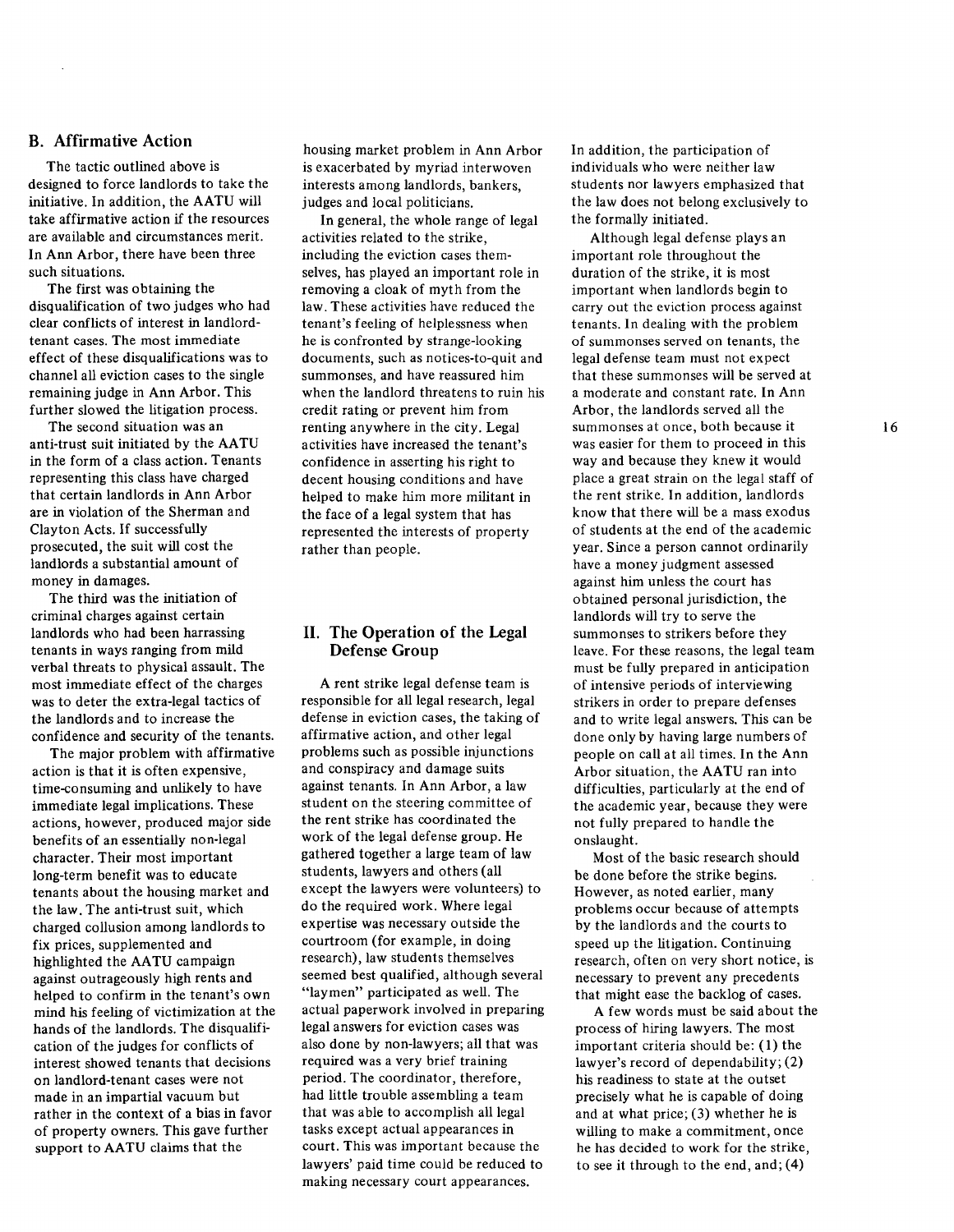whether he is willing and eager to consult with the group he represents regarding any tactical decisions. The failure of the group and the lawyer to reach an understanding on these issues created serious problems in Ann Arbor. The first lawyer of the AATU, who had a reputation for being knowledgeable in landlord-tenant law, failed to satisfy these criteria. In fact, at a very crucial point in the strike he withdrew his services completely. By that time, the AATU had paid his firm \$5,000, which exhausted all the money in its strike fund that could be allocated for attorney's fees. The tenants managed to survive during the critical interim period after his departure by finding several lawyers willing to donate their time on a temporary basis. They have since been able to hire several dependable and competent young lawyers to handle the eviction cases, and two other well-known lawyers to handle the conspiracy suit. This experience was the hard way to learn a very simple lesson-that prospective lawyers must be thoroughly probed about how far their commitment extends before any strike action begins.

## **III. Final Remarks**

It was emphasized at the beginning of this article that the law should be considered one of several possible tactics that can be used to aid the more fundamental economic struggle of the rent strike. Three final points will be made to clarify and expand on this idea.

The first is that under some circumstances the law will be of no advantage whatsoever. In many areas of the country, where the common law is the only guideline and where property interests are firmly entrenched, tenants will not be able to remain in their apartments legally very long after beginning a strike. This, however, does not mean that a rent strike is not possible. If the tenants are already well organized or can be organized easily, are militant and can gain the support of a significant minority of the community, they may still be able to strike because the local authorities or the landlords may not

want the confrontation that is likely to occur when the tenants are removed by force from their apartments. If the law is unfavorable and the tenants themselves are not prepared to undergo substantial risks, then a rent strike will not be appropriate. Perhaps emphasis on the building of the tenant organization (more difficult under these circumstances), accompanied by milder forms of protest, may be all that is possible. In any case, lawyers for a nascent tenant movement must be prepared for the possibility that their role will be negligible.

The second point, alluded to above, is that even after a rent strike is underway, both the landlords and the courts are certain to adopt tactics designed to defeat the purpose of the strike strategy. The experiences of Ann Arbor are most revealing in this respect. The responses of the landlords and the courts to the strike were as follows:

I. April, 1969-landlords brought a conspiracy suit against 91 striking tenants, including most members of the original AATU steering committee. They failed to obtain a preliminary injunction against the strike both because of an astute response by AATU lawyers and because of extra-legal factors, which will be considered below. The AATU responded by filing a counterclaim and successfully requesting extensive discovery, thus placing a considerable burden on the landlords. For these reasons, the landlords will probably drop the suit before it goes to trial sometime in the spring of this year.

2. June, 1969-Lawyers for the landlords, aided by an ambiguous law and a cooperative judge, learned how to request court costs more effectively. As a result, court costs have been steadily rising against tenants.

3. December, 1969-Localjudges adopted a new court rule ordering that all back rents that a landlord claims are owed him be deposited into a court-controlled escrow fund. If tenants fail to do this, summary judgments will be issued against them. Previously, tenants paid their rent to the AATU escrow fund. The effect of the new rule has been to cripple tenant control over escrow money. (The courts have been unable to attach the AATU escrow fund itself since it is located in Canada.) When

strikers are poor, such a court rule could have an even more serious effect. Poor tenants, constantly pressured by more immediate needs like food and clothing, are frequently unable to afford the full rent and, therefore, cannot regularly set aside this amount to cover some future court action. When they go to court and cannot produce all the back rent, they face summary judgment, even though the landlord may not ultimately be entitled to the rent.

4. January, 1970-The single judge trying eviction cases began issuing summary judgments against tenants after landlords began suing only for possession rather than for both possession and back rent as before. According to newspapers in Ann Arbor, the judge reasoned as follows: if the landlord is seeking only possession, it is not within the province of the judge or jury to determine the exact amount of rent due but merely whether any rent is due. Since some rent is certainly due, possession is granted.

This reasoning has the practical effect of saying that all the rent is due, for the tenant must then pay the full amount within ten days or be evicted. Such reasoning is an amazing demonstration of legal sophistry. By deciding this way, the judge has eliminated any chance for the tenant to make his case before a jury. This not only frustrates the intent of M.P.A. 297, but also greatly eases court congestion, thus undermining the cornerstone of the strike's legal strategy. The rent strike strategy depends on prolonged pressure on landlords. However, the experience in Ann Arbor suggests that the courts are reluctant to allow such attacks on the inequitable management of rental properties. It seems to be only a matter of time before the courts move in a direction favorable to landlords. Once this fact is recognized, energy can be directed toward the only available strategy; namely, prolonging that period of time. Legal tactics will be effective in the long run only within the framework of a more comprehensive strategy. The impact will largely depend on how much community support can be mobilized for the tenants' organization. If an